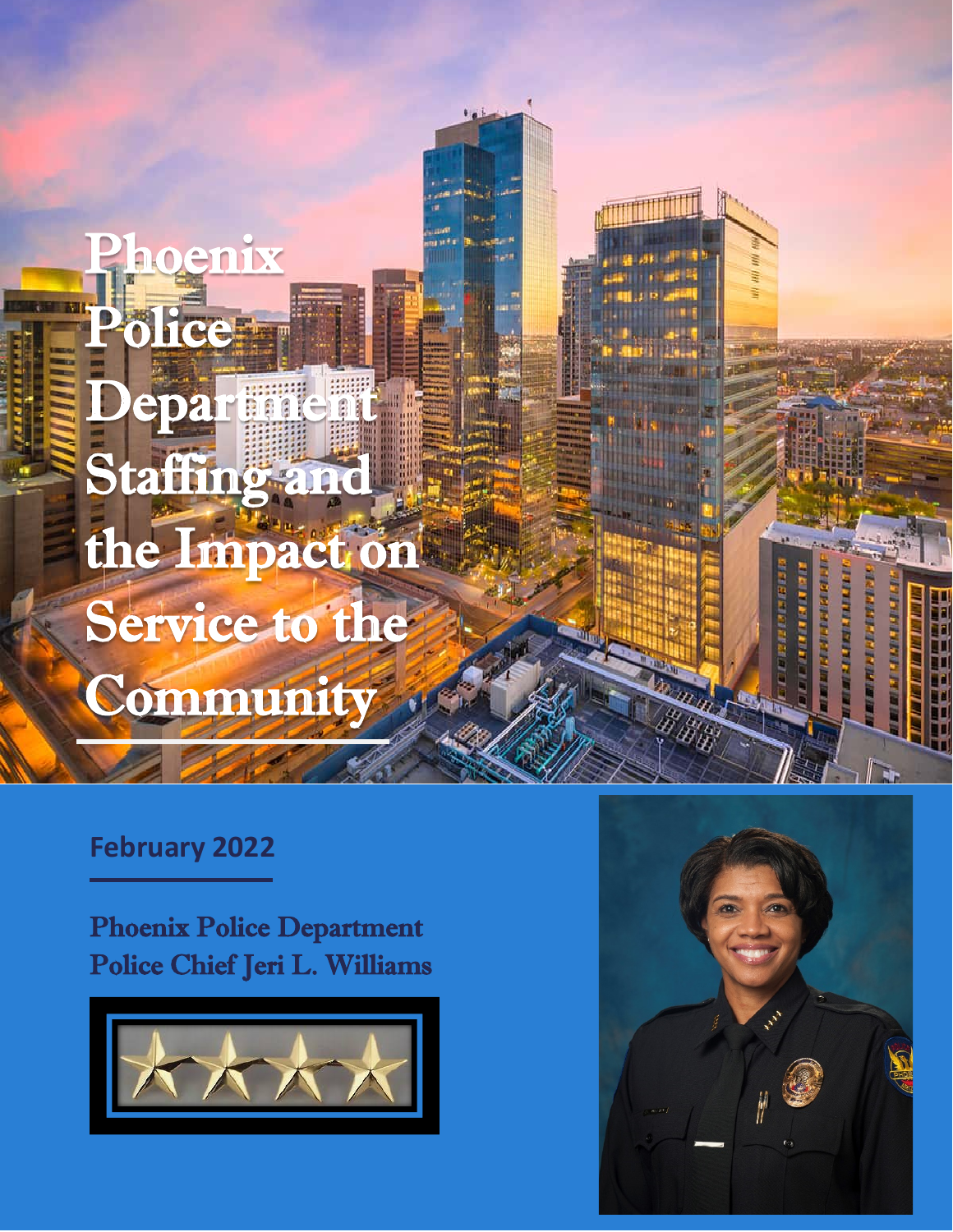



**The purpose of this document is to address significant staffing challenges currently facing the Phoenix Police Department and projected challenges over the next five years. The Executive Staff of the Phoenix Police Department has developed a phased approach to address the staffing issues in order to maintain the best possible service to the community.**

**In early 2021, the Department recognized some unprecedented staffing trends. These trends indicated the loss rate would become critical due to insufficient hiring and increased employee separations. To address the decreasing staffing levels, the Department began studying and implementing the following measures:**



*Protection | Respect | Integrity | Dedication | Excellence*

*One Team, One Voice, One Department, One City*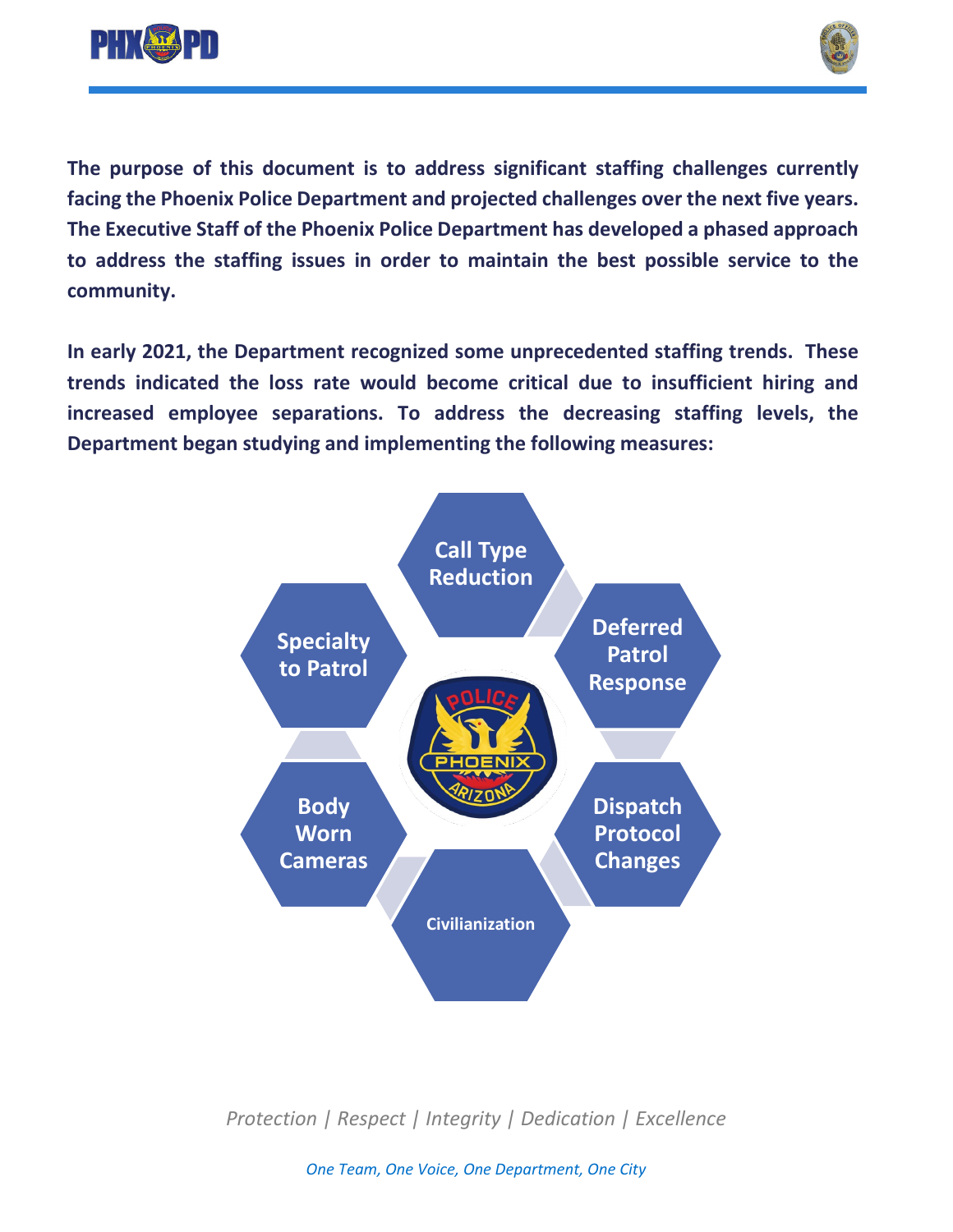



# **Implemented Measures**

- Officers and detectives from specialty details began serving in a patrol capacity on a rotating basis to supplement Patrol Division staffing levels; known as Specialty-to-Patrol. (Began July 2021)
- Supplemental overtime program implemented in all precincts where detectives, other specialty positions, and police assistants can sign up for overtime shifts. (Began December 2021)
- Deferred Patrol Response (DPR) implemented where officers handle lower priority calls at the precinct. (Began December 2021)
- Transitional duty employees moved to work in the Communications Bureau to help handle certain types of calls for service. (Began December 2021)

### **Immediate Action Items**

- **Reallocation of sworn personnel from specialty positions to the Patrol Division to reach** 1,204 officers across all precincts.
- Implementation of AM and PM watch squads in the Desert Horizon, Mountain View, Maryvale/Estrella Mountain, and Cactus Park Precincts to strategically increase staffing during times of peak calls for service.
- Assess the Specialty-to-Patrol program through 2022.
- Continue supplemental overtime and evaluation of minimum staffing for personnel in each precinct.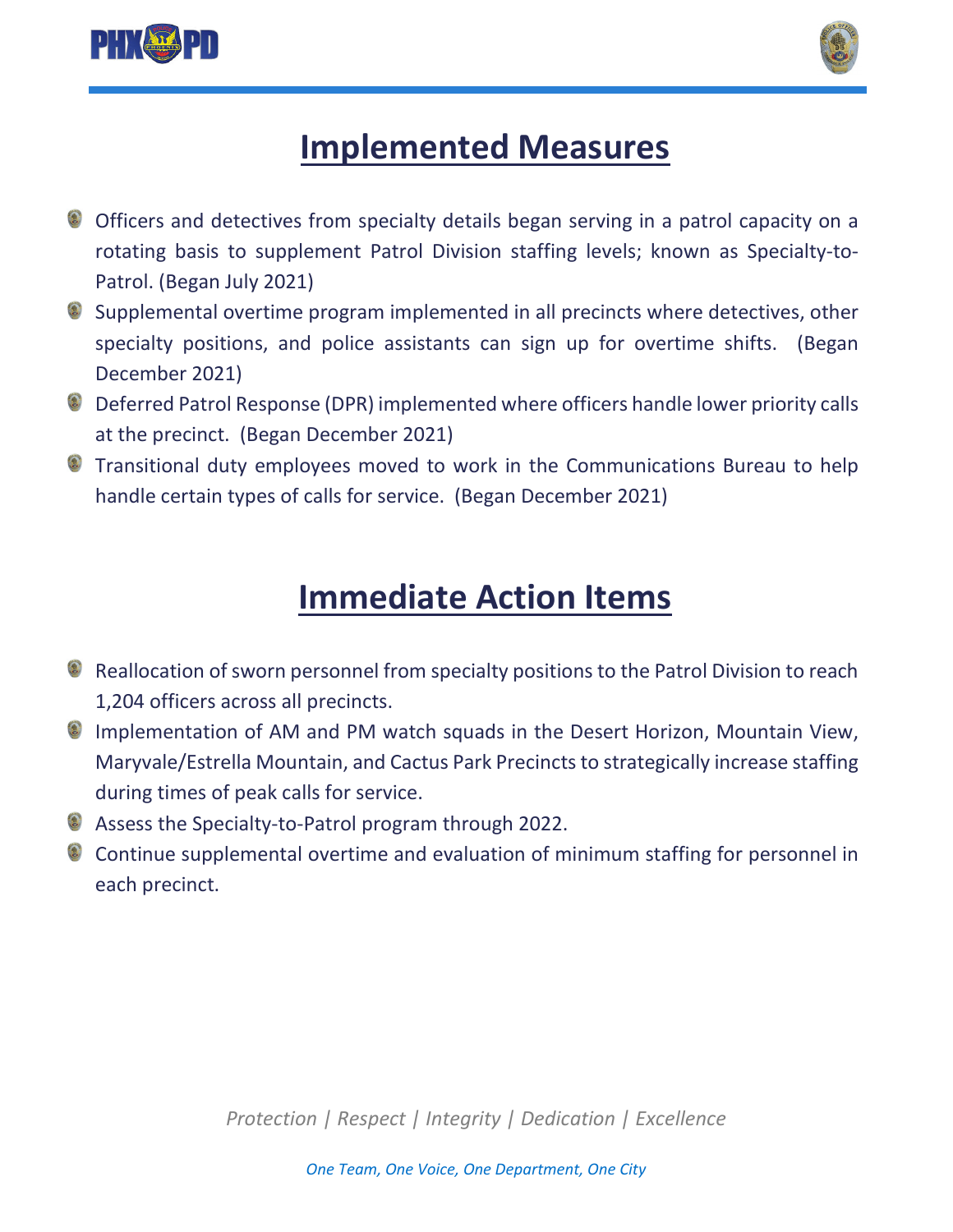



Some of the Bureaus within the Department impacted most are listed below. However, all police services and programs will be maintained:

| <b>Bureau</b>                             | <b>Before Reallocation</b> | <b>After Reallocation</b> | <b>Impact to Services</b>                                                                                                                                            |
|-------------------------------------------|----------------------------|---------------------------|----------------------------------------------------------------------------------------------------------------------------------------------------------------------|
| Community<br>Programs                     | 44 Officers                | 20 Officers               | <b>Reducing Community Programs</b><br>Officers at the precincts.<br><b>Reducing Community Action</b><br>Officers from two to one per<br>squad area in each precinct. |
| Neighborhood<br>Enforcement               | 86 Officers                | 67 Officers               | Reducing Teams from two to<br>one per precinct.                                                                                                                      |
| Community<br><b>Engagement Bureau</b>     | 37 Officers                | 24 Officers               | One Community Programs and<br>one PAL squad combined into<br>one.<br><b>Community Response reduced</b><br>from fourteen to eight<br>detectives.                      |
| <b>Training Bureau</b>                    | 57 Officers                | 46 Officers               | <b>Collateral duties for firearms</b><br>instructors.                                                                                                                |
| <b>Drug Enforcement</b><br><b>Bureau</b>  | <b>68 Detectives</b>       | 59 Detectives             | Gang squad reduced and no<br>daytime Gang squad.                                                                                                                     |
| Family<br>Investigations<br><b>Bureau</b> | 109 Detectives             | 105 Detectives            | Reduction from five to three<br>Sex Offender Notification Unit<br>detectives, but continuing<br>services.                                                            |
| <b>Property Crimes</b><br><b>Bureau</b>   | <b>48 Detectives</b>       | <b>38 Detectives</b>      | Reorganization of PCB with<br>general investigative duties for<br>all detectives. Reduction from<br>25 to 18 burglary detectives.                                    |
| <b>Violent Crimes</b><br><b>Bureau</b>    | 119 Detectives             | 116 Detectives            | Recalling three detectives from<br>the FBI Bank Robbery Task<br>Force. Robbery unit assuming<br>investigations.                                                      |
| <b>Tactical Support</b><br><b>Bureau</b>  | 83 Officers                | 81 Officers               | Minimal impact and all services<br>maintained.                                                                                                                       |
| <b>Homeland Defense</b><br><b>Bureau</b>  | 37 Officers                | 35 Officers               | Reduce from four to two Arson<br>detectives.                                                                                                                         |

\*Information in this chart provided as of February 2022.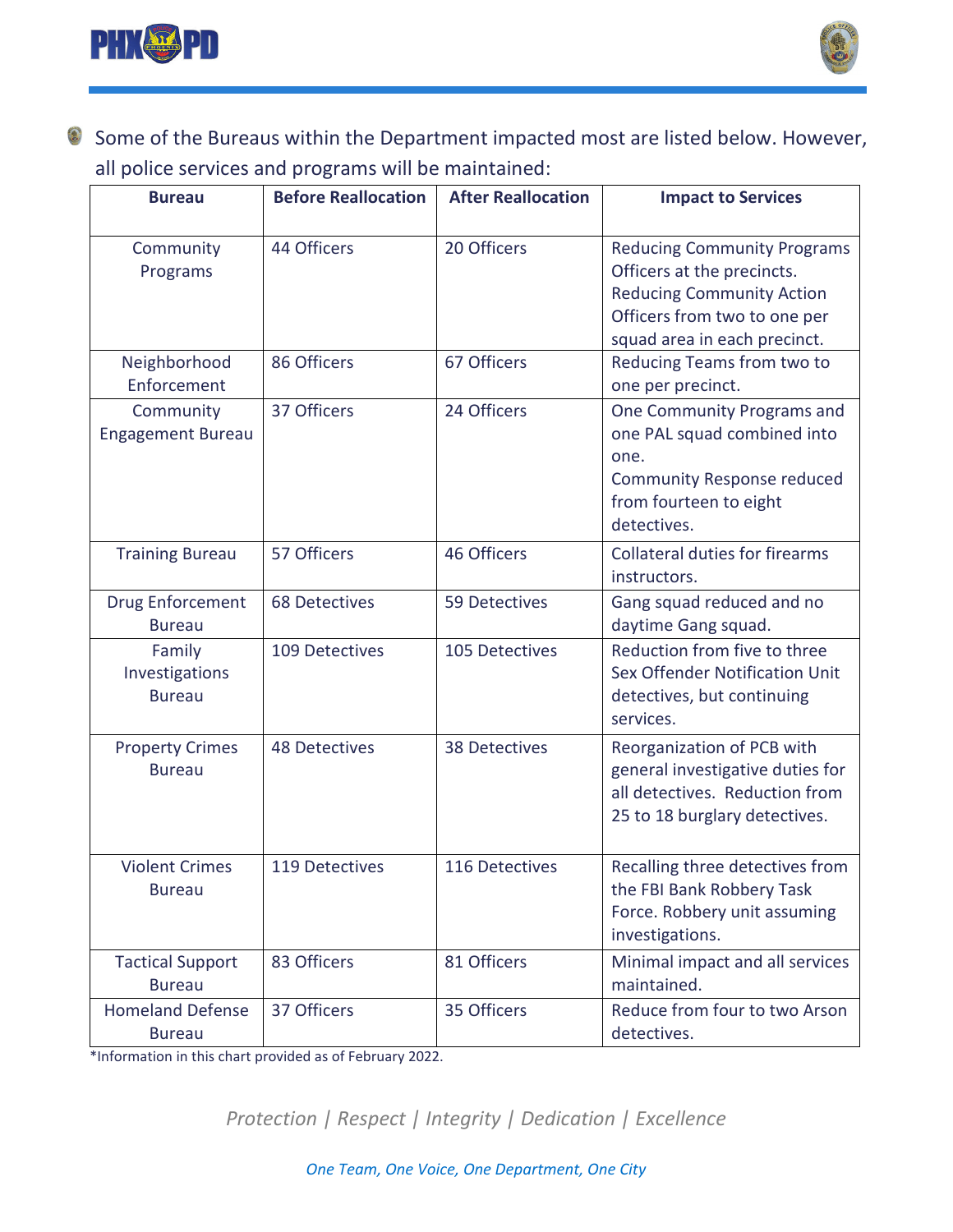



- The result of this reallocation is that there will be 1,204 sworn positions assigned to patrol.
- The positions will be allocated across all precincts proportionate to current workload and demand.

| Precinct              | <b>Current Staffing</b> | <b>Proposed Staffing</b> | <b>Officers Needed</b> |
|-----------------------|-------------------------|--------------------------|------------------------|
| <b>Black Mountain</b> | 124                     | 142                      | 18                     |
| South Mountain        | 160                     | 163                      | 3                      |
| <b>Central City</b>   | 61                      | 64                       | 3                      |
| <b>Desert Horizon</b> | 185                     | 190                      |                        |
| <b>Mountain View</b>  | 177                     | 198                      | 21                     |
| Maryvale/Estrella     | 230                     | 247                      | 17                     |
| <b>Cactus Park</b>    | 159                     | 200                      |                        |

| <b>Totals</b>             | Current / | Proposed | Officers Needed |
|---------------------------|-----------|----------|-----------------|
| <b>Officers in Patrol</b> | 1096      | 1204     | 108             |

\*Information in this chart is provided from CARU Staffing report dated 2/23/2022. These numbers do not include Officers in Training.

\*\*At any given time approximately 100 patrol positions are unavailable due to medical/military leave or for other administrative reasons.

# **Intermediate Action Items**

- $\mathbf{G}$ Request and fill positions for newly approved Civilian Investigator classification to support the Investigations Division and assist with administrative duties.
- Request and fill additional Police Assistant positions to help with calls for service.
- Assess Specialty-to-Patrol and supplemental overtime programs.
- Continue to pursue innovation in recruitment efforts and hiring process through a collaboration with City Human Resources.
- Issue procurement solicitation for marketing and community engagement contract to support recruitment efforts.
- Continue to explore alternative and innovative staffing models to maximize service to the community.